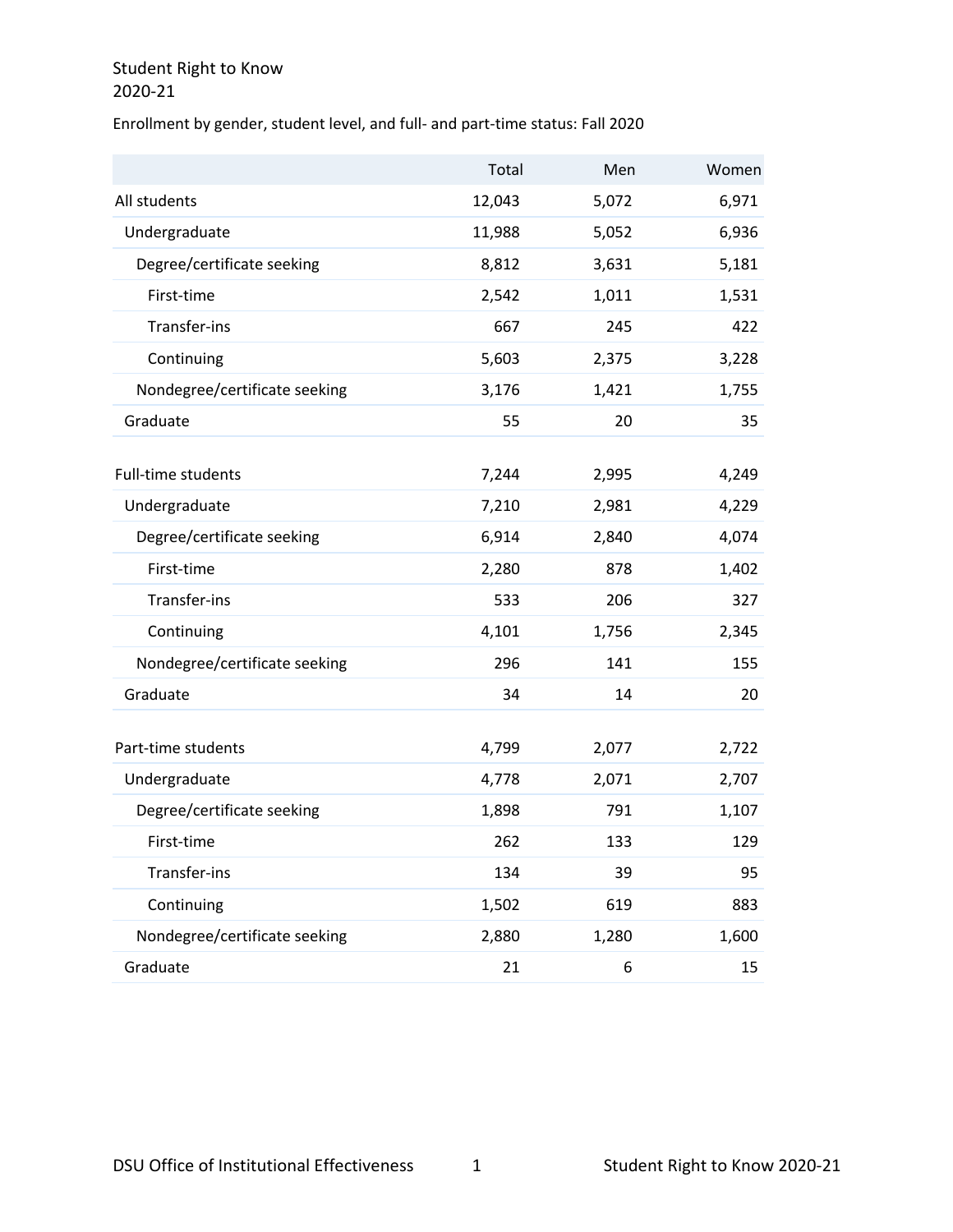Fall 2020: Student Body Diversity

- White: 77%
- Hispanic: 12%
- Two or More Races: 4%
- Black or African American: 2%
- Asian: 1%
- American Indian or Alaska Native: 1%
- Native Hawaiian or Other Pacific Islander: 1%
- Nonresident alien: 1%
- Race/ethnicity unknown: 1%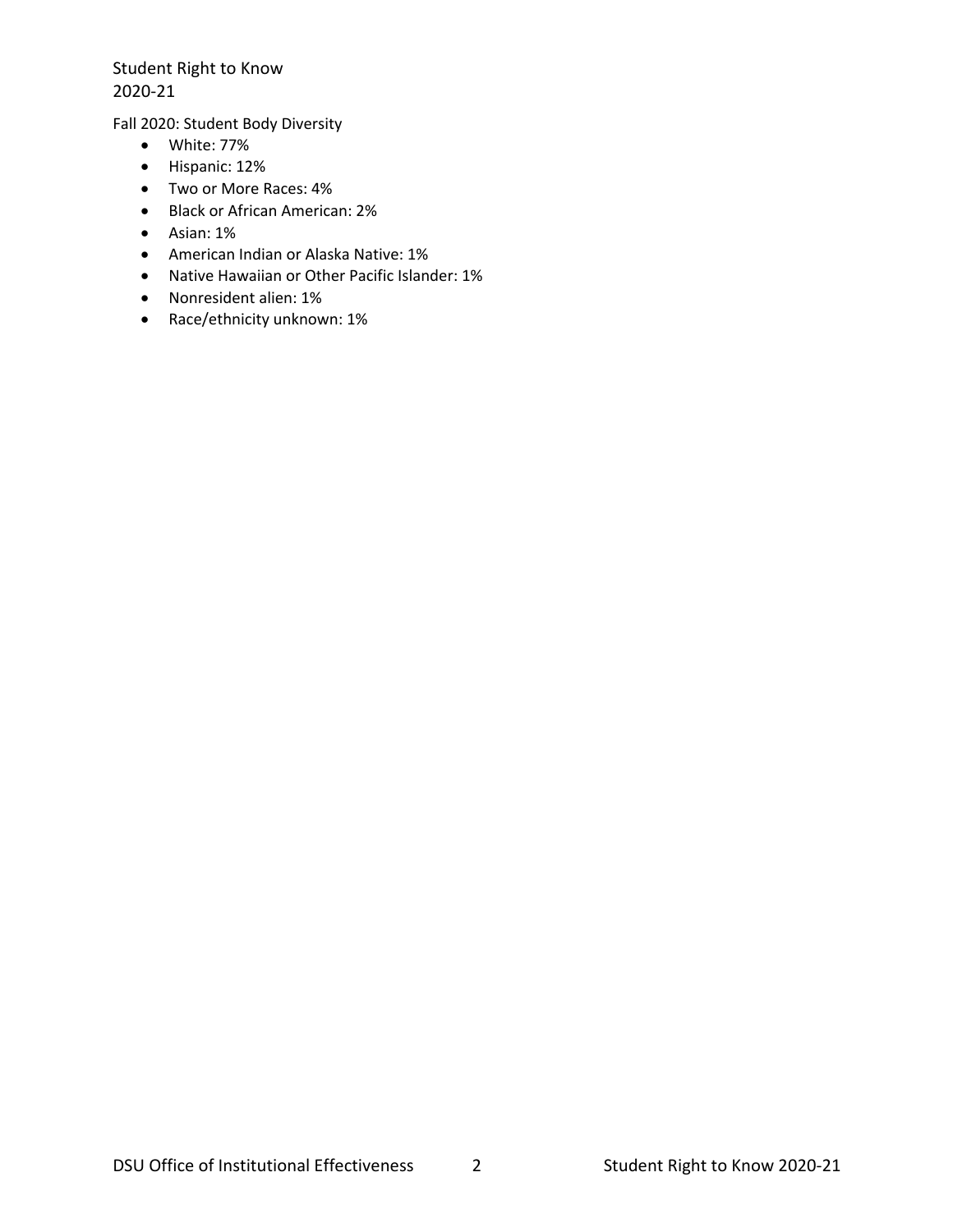#### **Cost of attendance for full-time, first-time, degree/certificate-seeking undergraduate: Academic Year 2020-21**

Published tuition and required fees

| In-state                                    | \$5,662  |
|---------------------------------------------|----------|
| Out-of-state                                | \$16,260 |
| Books and supplies                          | \$800    |
| On-campus room and board                    | \$6,968  |
| On-campus other expenses                    | \$6,562  |
| Off-campus (not with family) room and board | \$6,968  |
| Off-campus (not with family) other expenses | \$6,562  |
| Off-campus (with family) other expenses     | \$6,850  |
| <b>Total Cost</b>                           |          |
| On-campus, in-state                         | \$19,992 |
| On-campus, out-of-state                     | \$30,590 |
| Off-campus (not with family), in-state      | \$19,992 |
| Off-campus (not with family), out of state  | \$30,590 |
| Off-campus (with family), in-state          | \$13,312 |
| Off-campus (with family), out-of-state      | \$23,910 |

Typical tuition and required fees for full-time students: Academic year 2020-21

| Level of student | In-state | Out-of-state |
|------------------|----------|--------------|
| Undergraduate    | \$5,662  | \$16,260     |
| Graduate         | \$7,487  | \$15,773     |